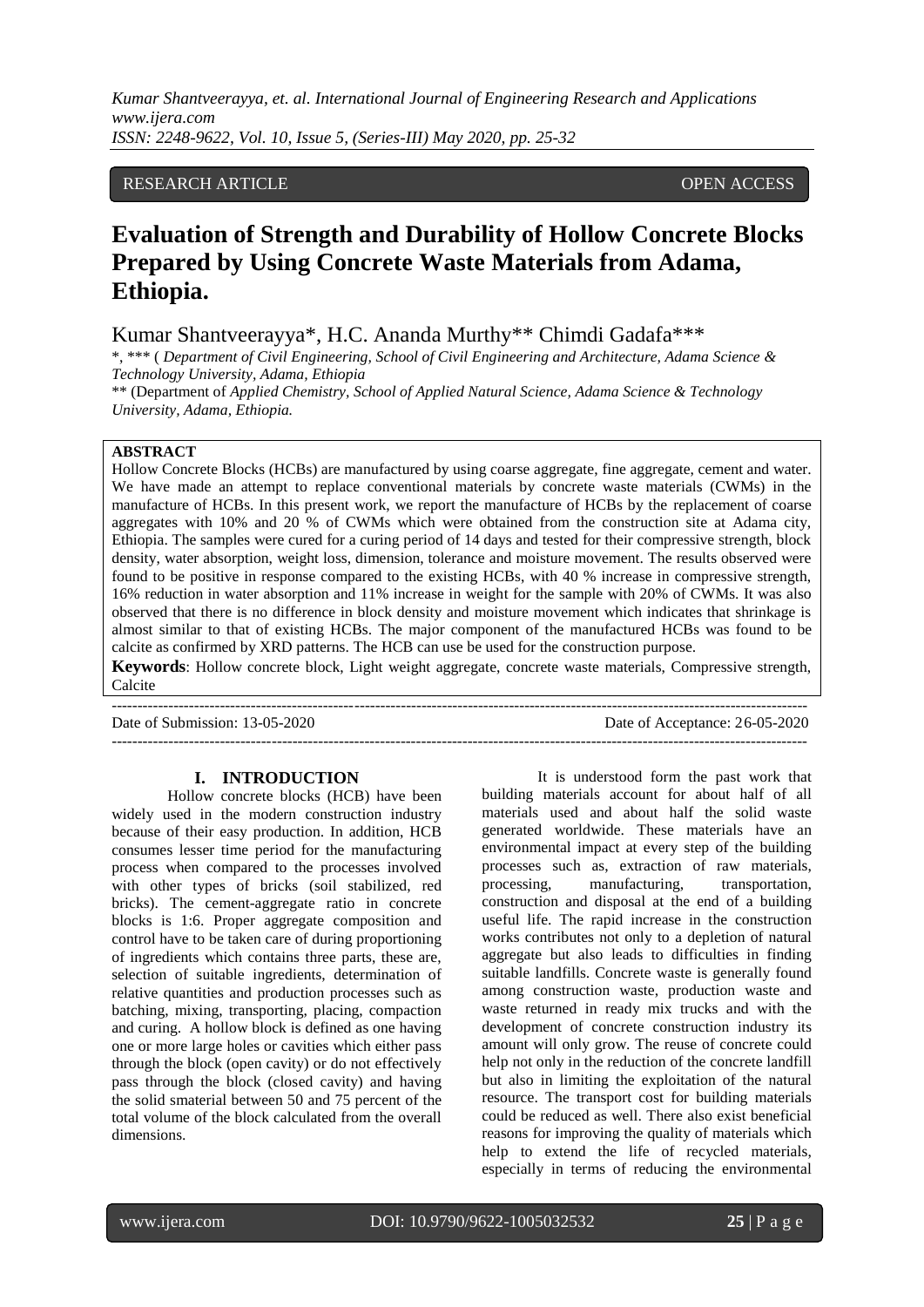pollution effect. Comiche is an Amharic word used for light weight aggregate which is a common name used in HCB manufacturing factories at Ethiopia.

#### 1.2 Background study and literature review

The manufacture of HCB from demolished waste concrete materials was reported [1] and results stated by them fulfils the Rwanda code book standards. Suitability of HCB in terms of physical and mechanical properties by using recycled aggregate and recycled water was reported by the past researchers [15] who stated that the effect of recycled aggregate and water on axial strength was<br>dropped by 20% at 7 days. Therefore, they dropped by 20% at 7 days. suggested to use micro silica for the improvement in strength. A comparative study on the compressive strength and production cost of hollow concrete block (HCB) with and without red ash was conducted [2] in Tepi town, Ethiopia and the workers concluded that the compressive strength of the HCB without red ash was greater than the HCB with red ash. But the red ash can be replaced by 30% and after that they found lesser in weight comparatively. The other worker reported that 50% replacement of sand can be used in manufacturing of HCB [3]. The mathematical model for predicting the compressive strength and water absorption of concrete blocks developed and tested for different mix proportion of aggregate and sand for varying the strength properties [10]. The model developed by them found to be adequate. The compressive strength of double H concrete block masonry prisms was also studied in the past [4]. They reported the effects of mortar strength, grouting, and grout strength on the compressive strength of the prism. HCBs were manufactured by using 75% replacement of recycled concrete aggregates [5] and the authors concluded that 35-40% manufacturing cost was `reduced. The relationship between HCB and cylindrical compressive strength [6] can be determined by using the following equations,

 $f_b = 0.72f_c + 3.34$  ---(1) and  $f_b = 1.5f_c^{0.8271}$ ….(2) where fb and fc are stress in block and cylinder respectively

Equations 1 and 2, valid for sample compressive strength range from 10 N/mm² to 45 N/mm². The experimental work [7] was conducted to study the load carrying capacity of HCB Masonry wall and crack patterns in the masonry wall and the results revealed that the strength of the wall constructed with hollow concrete block gives the less strength as compared to brick masonry but with lesser cost of construction. The performance of HCBs manufactured by using foundry sand and stone dust as a partial replacement of fine aggregate was reported [8] and the investigation revealed the fact that HCBs exhibited good strength to use the blocks as load bearing up to two stories. The strength of blocks was observed to be 21.11 N/mm<sup>2</sup> at 28 days. Recycled construction materials and demolition waste can be used in manufacturing of HCBs and the blocks can be used for non-load bearing walls was also reported [14].

The main aim of the present research is to study the mechanical and durability properties of HCBs which are casted from the locally available concrete waste materials (CWMs) recovered from the construction sites at Adama, Oromia region, Ethiopia.

# **II. Materials and Methodology**

The concrete waste materials were collected from the construction sites at Adama, Oromia region, Ethiopia. A total number of 90 samples were casted to get the HCBs. The concrete waste material was crushed into smaller size and subjected to sun drying for 48 hrs. This sample was selected which has been passed through 10 mm sieve, as the net thickness of block is 30 mm. The mixed proportions of cement and light weight aggregates used for casting samples are in the ratio of 1:11 with constant  $W/B = 0.6$ . These materials are homogeneously mixed under dry condition, followed by addition of portable water for uniform blending of all the components such that free water being not visible, as a little additional of excess water will causes the mix to be friable and it will cause difficulty in the immediate withdrawal of the mould. This mixture is molded using machine operator, and then sample HCB blocks are subjected to 14 days of curing process (Fig-2). Table -1 gives the amount of quantity used for casting CWM 00, CWM 10 and CWM 20 HCBs All the tests were done as per IS and EBCS code.

| <b>Material</b>                | <b>Standard</b> | $10\%$        | 20%           |
|--------------------------------|-----------------|---------------|---------------|
|                                | <b>CWM 00</b>   | <b>CWM 10</b> | <b>CWM 20</b> |
| Cement $32.5$ PPC $(Kg)$       | 50              | 50            | 50            |
| Comiche $(< 10$ mm $)$ (Kg)    | 550             | 495           | 440           |
| Waste material $(< 4.75)$ (Kg) |                 | 27.5          | 55            |
| Waste material $(>4.75<$       |                 | 27.5          | 55            |
| $10mm$ (Kg)                    |                 |               |               |

**Table 1 Composition of materials used for casting HCB Samples**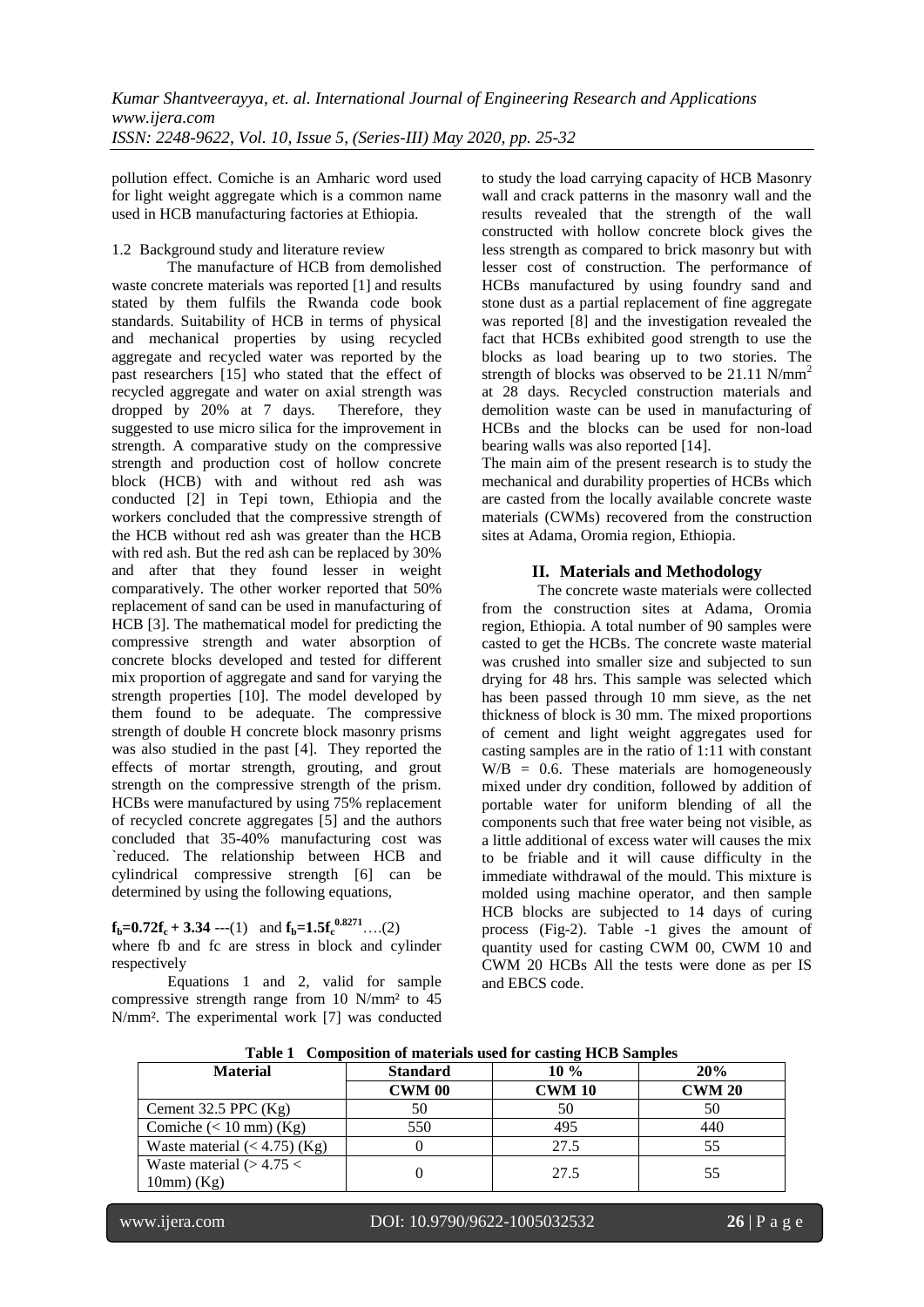*Kumar Shantveerayya, et. al. International Journal of Engineering Research and Applications www.ijera.com*

*ISSN: 2248-9622, Vol. 10, Issue 5, (Series-III) May 2020, pp. 25-32*

| ware.<br>שוני |                                       |                                                            |
|---------------|---------------------------------------|------------------------------------------------------------|
|               | (0)<br>molding<br>ח ⊿י<br>.<br>.<br>. | َ R after casting (f)<br>$\cdot$ HC <sup>T</sup><br>`R t∩r |

# 2.1 Size of HCB

The size of the HCB block is as per EBCS code[11], with length of 400 mm, width of 150 mm and depth of 200 mm and internal thickness of 30 mm. The dimensions of prepared HCB are presented in Fig -1.



**Fig -1.** Dimensions of HCB



**Fig-2** (a) Concrete waste material, (b) Light weight aggregate (c) Dry mixture of CWM and LWA (d)

| molding of HCBs (e) HCB after casting (f) HCB for |  |  |
|---------------------------------------------------|--|--|
| Curing.                                           |  |  |

#### **III. EXPERIMENTAL WORK**

Test results and discussion

The specific gravity, bulk density and water absorption of construction waste materials and light weight aggregates are experimentally determined and values are listed in the table 2.

|  |  |  |  |  |  | Table 2: Properties of raw materials |  |
|--|--|--|--|--|--|--------------------------------------|--|
|--|--|--|--|--|--|--------------------------------------|--|

| <b>Property</b>     | Construction<br>waste material | Light weigh<br>aggregate |
|---------------------|--------------------------------|--------------------------|
| Specific            | 1.023                          | 1.65                     |
| gravity             |                                |                          |
| <b>Bulk</b> density | $1.045 \text{ kg/m}^3$         | $0.451 \text{ kg/m}^3$   |
| Water               | 34.3 %                         | 62.7 %                   |
| Absorption          |                                |                          |

#### 3.1 Compressive strength of HCB

Eight samples were selected randomly from the casted samples to study the compressive strength of HCBs. The samples were tested at the age of 14 days, the samples were capped with 1:3 cement mortar of 3 mm thickness, so that pressure applied shall be uniform on the blocks [12]. The samples were allowed to dry for 24 hours before testing. The load is applied gradually at a speed of  $5 \text{ N/cm}^2/\text{sec}$ until the specimen fractures. Then the compressive strength is calculated by using the equation (3); Compressive strength of specimen = (Load / Area)

……..(3)

The obtained compressive strength values for all the eight samples are tabulated as shown below (Table 3)

| Sample size | <b>CWM 00</b>              | - o<br><b>CWM 10</b>       | <b>CWM 20</b>              |
|-------------|----------------------------|----------------------------|----------------------------|
|             | Stress(N/mm <sup>2</sup> ) | Stress(N/mm <sup>2</sup> ) | Stress(N/mm <sup>2</sup> ) |
|             | 1.56                       | 1.5                        | 1.42                       |
| 2           | 1.33                       | 1.4                        | 2.81                       |
| 3           | 1.7                        | 1.16                       | 2.13                       |
| 4           | 1.7                        | 1.44                       | 2.15                       |
|             | 1.47                       | 1.22                       | 1.73                       |

#### **Table 3 Result of compressive strength**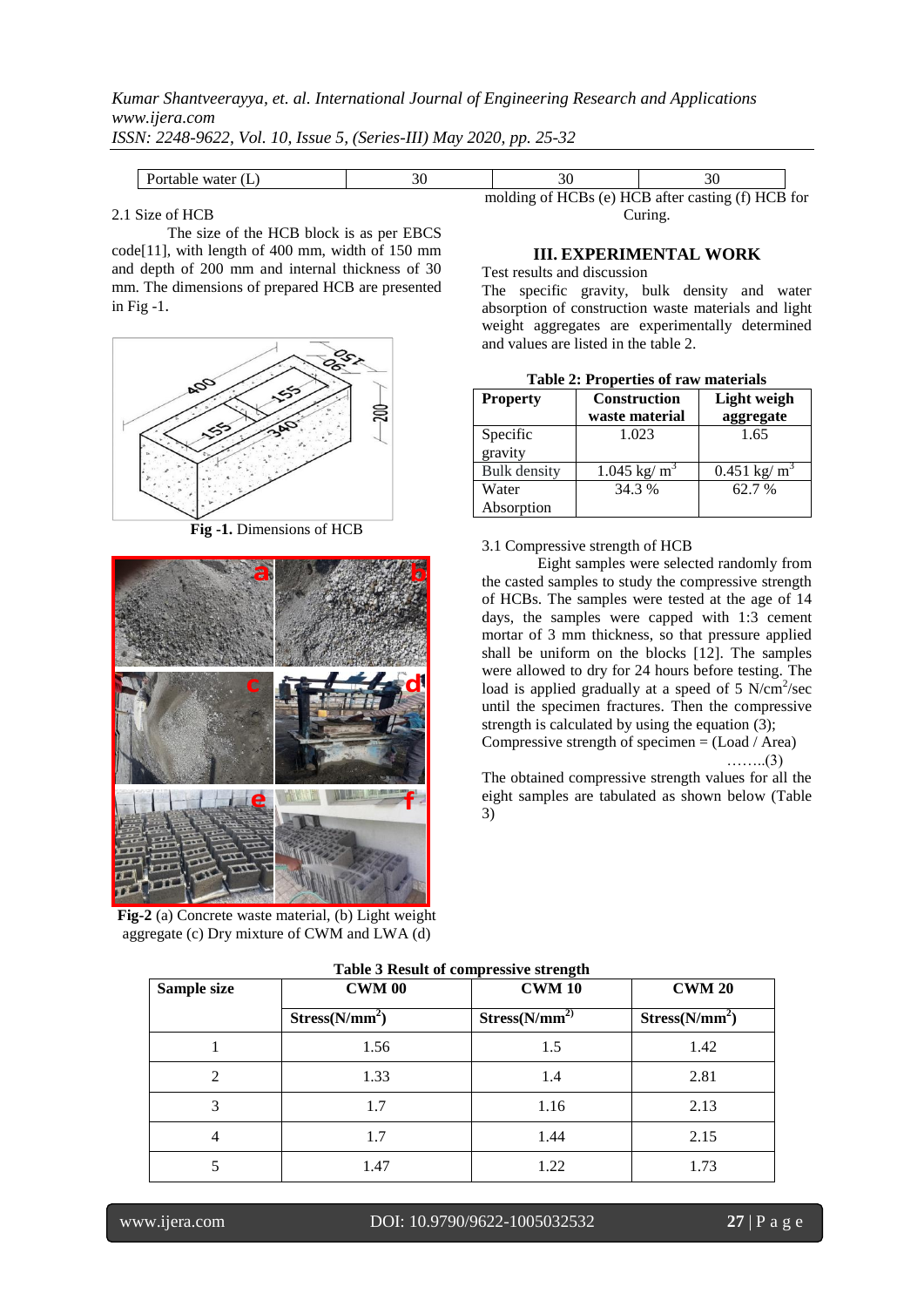*Kumar Shantveerayya, et. al. International Journal of Engineering Research and Applications www.ijera.com*

|     | 1.36  | 1.36  | 1.98 |
|-----|-------|-------|------|
|     | 1.22  | 1.73  | 1.87 |
|     | 1.33  | 1.78  | 2.15 |
| Avg | 1.458 | 1.448 | 2.03 |

*ISSN: 2248-9622, Vol. 10, Issue 5, (Series-III) May 2020, pp. 25-32*

3.2 Water Absorption test

**Table 4.** The parameters obtained from water absorption tests on HCBs.

| samples | Weight<br>of<br>saturated<br>HCB(Kg) | Weight<br>оť<br><b>Dried</b><br><b>HCB</b><br>(kg) | $%$ of<br>water<br>absorp<br>tion | Weight<br>of<br>saturated<br>HCB(Kg) | Weight<br>of<br><b>Dried</b><br><b>HCB</b><br>(kg) | $%$ of<br>water<br>absorpti<br>on | Weight<br>оť<br>saturated<br>HCB(Kg) | Weight<br>of<br><b>Dried</b><br><b>HCB</b><br>(kg) | % of water<br>absorptio<br>n |  |
|---------|--------------------------------------|----------------------------------------------------|-----------------------------------|--------------------------------------|----------------------------------------------------|-----------------------------------|--------------------------------------|----------------------------------------------------|------------------------------|--|
|         | <b>CWM 00</b>                        |                                                    |                                   |                                      | <b>CWM 10</b>                                      |                                   | <b>CWM 20</b>                        |                                                    |                              |  |
| 1       | 9.54                                 | 7.71                                               | 23.74                             | 9.89                                 | 8                                                  | 23.63                             | 10.13                                | 8.345                                              | 21.39                        |  |
| 2       | 9.165                                | 7.335                                              | 24.95                             | 10.08                                | 8.28                                               | 21.74                             | 9.97                                 | 8.205                                              | 21.51                        |  |
| 3       | 9.88                                 | 7.92                                               | 24.75                             | 9.715                                | 7.855                                              | 23.59                             | 10.69                                | 8.915                                              | 19.91                        |  |
| Av      |                                      |                                                    |                                   |                                      |                                                    |                                   |                                      |                                                    |                              |  |
| g       |                                      |                                                    | 24.48                             |                                      |                                                    | 22.98                             |                                      |                                                    | 20.93                        |  |

 $B =$  dried block mass

It's a measurement of voids. Three samples were randomly selected for each percentage to study the water absorption of HCBs. The specimens were completely immersed in water for 4 days (as shown in figure 3) with temperature being maintained at  $27\pm 2$ °C, later the samples were removed from the water and damp cloth are used to wipe the blocks and samples were weighed. Later all specimens were dried in a ventilated oven at 100 °C for 24 hours and again the samples were weighed. The average weight for the samples were evaluated and tabulated (Table 4).

Percentage of water absorption is calculated using equation (4)

# **Percent of water absorption =**  $\frac{A-B}{B}$  **x 100** …(4)

 $A =$  saturated block mass 3.3 Density of HCB

| Samples | <b>Mass</b><br>of<br>(Kg) | Volume<br>$(m^3)$ | <b>Density</b><br>$(Kg/m^3)$ | <b>Mass</b><br>of<br>(Kg) | Volume<br>$(m^3)$ | <b>Density</b><br>$(Kg/m^3)$ | <b>Mass</b><br>of<br>(Kg) | <b>Volume</b><br>$(m^3)$ | <b>Density</b><br>$(Kg/m^3)$ |  |
|---------|---------------------------|-------------------|------------------------------|---------------------------|-------------------|------------------------------|---------------------------|--------------------------|------------------------------|--|
|         |                           | <b>CWM 00</b>     |                              |                           | <b>CWM 10</b>     |                              | <b>CWM 20</b>             |                          |                              |  |
|         | 7.83                      | 0.00725           | 1078.8                       | 8.13                      | 0.00725           | 1121.7                       | 8.415                     | 0.007                    | 1201.5                       |  |
| 2       | 7.445                     | 0.007165          | 1039.2                       | 8.33                      | 0.00704           | 1183.3                       | 8.295                     | 0.00734                  | 1129.8                       |  |
| 3       | 8.045                     | 0.007084          | 1135.7                       | 7.975                     | 0.00678           | 1176.3                       | 9.015                     | 0.00718                  | 1254.3                       |  |
| Avg     |                           |                   | 1084.6                       |                           |                   | 1160.4                       |                           |                          | 1195.2                       |  |

**Table 5.** The parameters obtained from density tests on HCBs

test.

Randomly selected three samples of HCBs from each percentage varying with CWM blocks were weighed [13] and weight of each samples were noted down (Table 5), later the samples were dried in oven at constant temperature 105 °C. Later blocks where cooled to the room temperature, the dimensions of each block were measured to the nearest millimeter.

Fig-3 HCB immersed in water for water absorption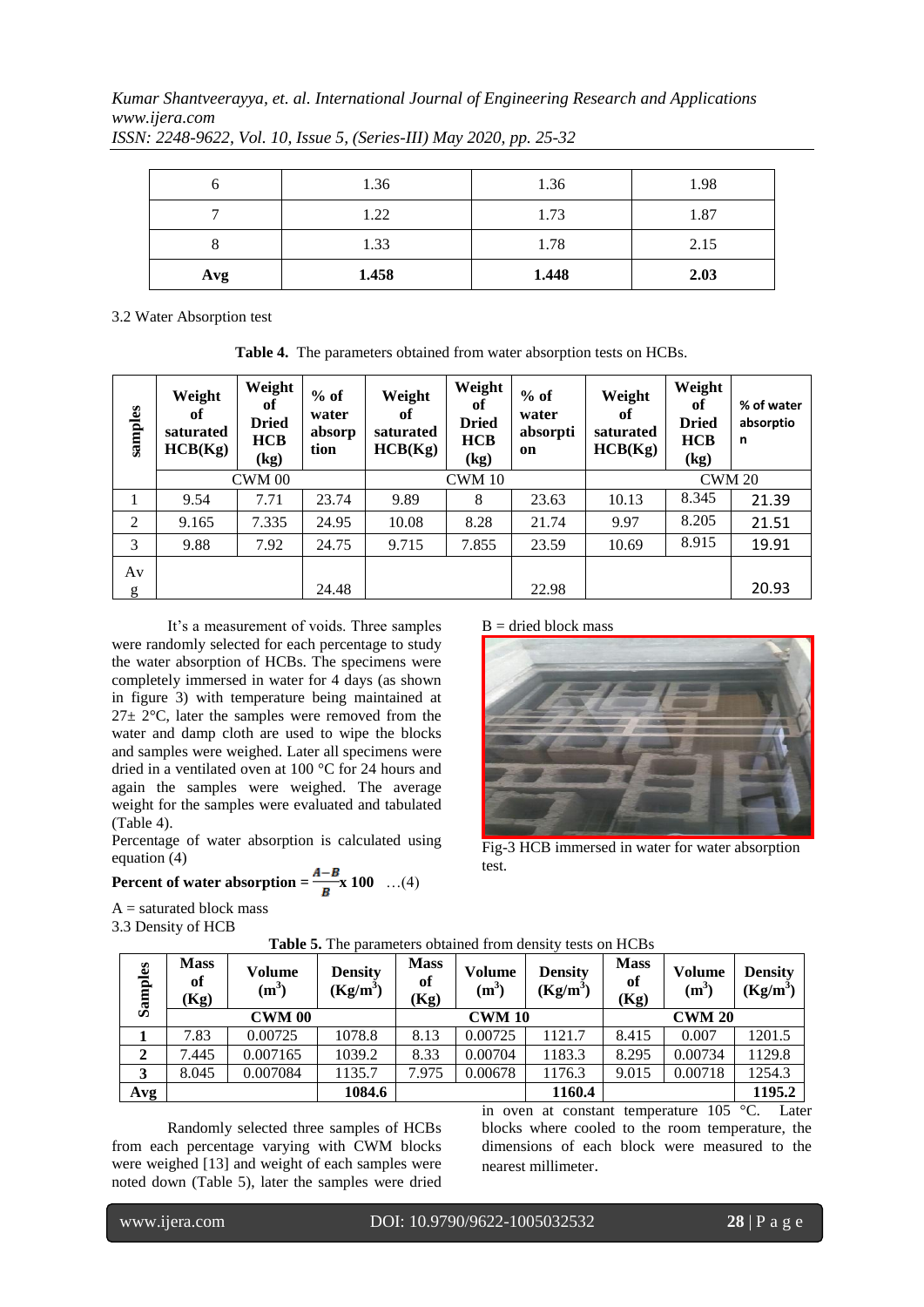*Kumar Shantveerayya, et. al. International Journal of Engineering Research and Applications www.ijera.com*

*ISSN: 2248-9622, Vol. 10, Issue 5, (Series-III) May 2020, pp. 25-32*

Density= $\frac{\text{mass of block in kg}}{\text{volume of specimen in cm}^2} \times 10^6 \text{ kg/m}^3$ … (5)

3.4 Weight Measurement

Average of three samples were considered to measure the weight of samples to know the difference in weight of HCBs, which helps to know the dead weight of wall coming on structural elements such as beams and slabs. The weights of HCBs are presented in Table 6.

**Table 6** Weight of HCBs

|               | CWM00      | <b>CWM10</b> | <b>CWM20</b> |  |  |  |  |  |  |
|---------------|------------|--------------|--------------|--|--|--|--|--|--|
| <b>Sample</b> | Weight(kg) |              |              |  |  |  |  |  |  |
|               | 7.83       | 8.13         | 8.41         |  |  |  |  |  |  |
|               | 7.45       | 8.33         | 8.295        |  |  |  |  |  |  |
|               | 8.045      | 7.98         | 9.015        |  |  |  |  |  |  |
| Average       | 7.78       | 8.15         | 8.57         |  |  |  |  |  |  |



**Fig- 4.** Plots of compressive strength, water absorption, density and weight of as synthesized HCBs versus percentage of CWM.

#### 3.5 Measurement of dimensions of HCBs

Randomly ten samples were selected as per IS code book to measure the dimensions of each HCB of each percentage variation of CWM. The measurement is done using non extendable ruler nearest to 1 mm accuracy and the results are shown in table 7.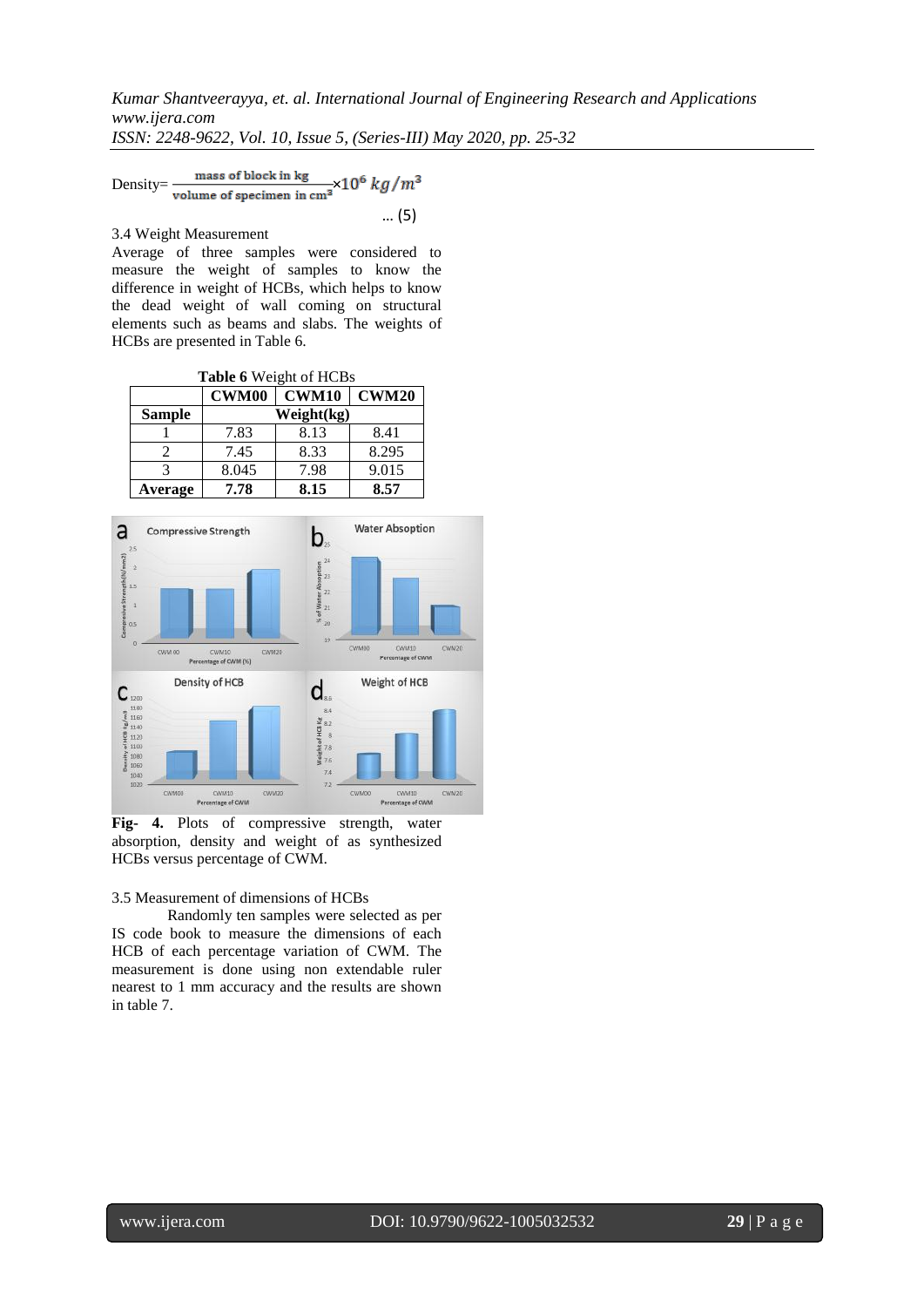*Kumar Shantveerayya, et. al. International Journal of Engineering Research and Applications www.ijera.com ISSN: 2248-9622, Vol. 10, Issue 5, (Series-III) May 2020, pp. 25-32*

| <b>Samples</b> |       | <b>CWM 00</b><br>Dimensions in cm |         |      | <b>CWM 10</b><br>Dimensions in cm |      | <b>CWM 20</b><br>Dimensions in cm |      |      |
|----------------|-------|-----------------------------------|---------|------|-----------------------------------|------|-----------------------------------|------|------|
|                | L     | W                                 | $\bf H$ | L    | W                                 | H    | L                                 | W    | H    |
| $\mathbf{1}$   | 39.6  | 15                                | 19.5    | 39.8 | 14.9                              | 19.8 | 39.7                              | 15   | 19.7 |
| 2              | 39.7  | 14.7                              | 19.6    | 39.6 | 14.8                              | 19.8 | 40                                | 14.9 | 19.3 |
| 3              | 39.8  | 14.8                              | 19.7    | 39.7 | 14.9                              | 19.7 | 39.9                              | 14.7 | 19.4 |
| $\overline{4}$ | 39.9  | 14.8                              | 19.8    | 39.6 | 14.7                              | 19.6 | 39.8                              | 14.8 | 19.5 |
| 5              | 40    | 14.9                              | 19.85   | 39.9 | 14.7                              | 19.5 | 39.5                              | 14.9 | 19.5 |
| 6              | 39.7  | 14.8                              | 19.8    | 39.8 | 14.7                              | 19.8 | 39.6                              | 14.8 | 19.8 |
| 7              | 39.6  | 15                                | 20.5    | 39.9 | 14.8                              | 19.8 | 39.7                              | 14.7 | 19.8 |
| 8              | 39.7  | 14.7                              | 20      | 39.7 | 14.9                              | 19.9 | 39.8                              | 14.9 | 19.6 |
| 9              | 39.8  | 14.8                              | 19.5    | 39.6 | 14.7                              | 19.6 | 39.5                              | 14.8 | 19.7 |
| 10             | 39.8  | 15                                | 20      | 39.8 | 14.8                              | 19.5 | 39.6                              | 15   | 19.9 |
| Average        | 39.76 | 14.85                             | 19.83   | 39.7 | 14.8                              | 19.7 | 39.7                              | 14.9 | 19.6 |

**Table 7.** Dimensions of HCB Samples

3.6 Moisture Movement of HCB

#### **Table 8. Moisture Movement of HCB**

|                      | <b>CWM 00</b> |      |                |      | <b>CWM 10</b> |       |      |                | <b>CWM 20</b> |      |      |      |  |
|----------------------|---------------|------|----------------|------|---------------|-------|------|----------------|---------------|------|------|------|--|
| <b>Samples</b>       | Wet           |      |                | Dry  |               | Wet   |      | Dry            |               | Wet  |      | Dry  |  |
|                      | L1            | H1   | L <sub>2</sub> | H2   | L1            | H1    | L2   | H <sub>2</sub> | L1            | H1   | L2   | H2   |  |
| 1                    | 39.8          | 19.6 | 39.8           | 19.5 | 40            | 19.9  | 39.7 | 19.7           | 40            | 19.9 | 39.7 | 19.7 |  |
| $\overline{2}$       | 39.9          | 19.9 | 39.8           | 19.2 | 40            | 20    | 40   | 19.6           | 40            | 20   | 40   | 19.6 |  |
| 3                    | 40.3          | 19.9 | 40             | 19.8 | 40            | 19.7  | 39.8 | 19.6           | 40            | 19.7 | 39.8 | 19.6 |  |
| Average<br>$(L2-L1)$ | 0.133         |      |                |      | 0.2           |       |      | 0.133          |               |      |      |      |  |
| Average<br>$(H2-H1)$ | 0.3           |      |                |      |               | 0.133 |      |                | 0.233         |      |      |      |  |

Moisture movement test is conducted as per IS code. The test results are presented in table 8 **XRD pattern of HCB**

The 2θ values and the respective Miller indices appeared around  $23^{\circ}(012)$ ,  $29^{\circ}(104)$ ,  $39^{\circ}(110)$ ,  $47^{\circ}(018)$  and  $48^{\circ}(116)$  are delegated to calcite phase which was found in all the three concrete blocks CWM 00, CWM 10 and CWM 20 without much change in the peak intensities. Thus the major component of the manufactured HCBs was found to be calcite as confirmed by XRD patterns. The major peaks of calcite (calcium carbonate) as revealed by the earlier reports were found in all the three samples of HCBs.



**Fig-5.** XRD patterns of as prepared HCBs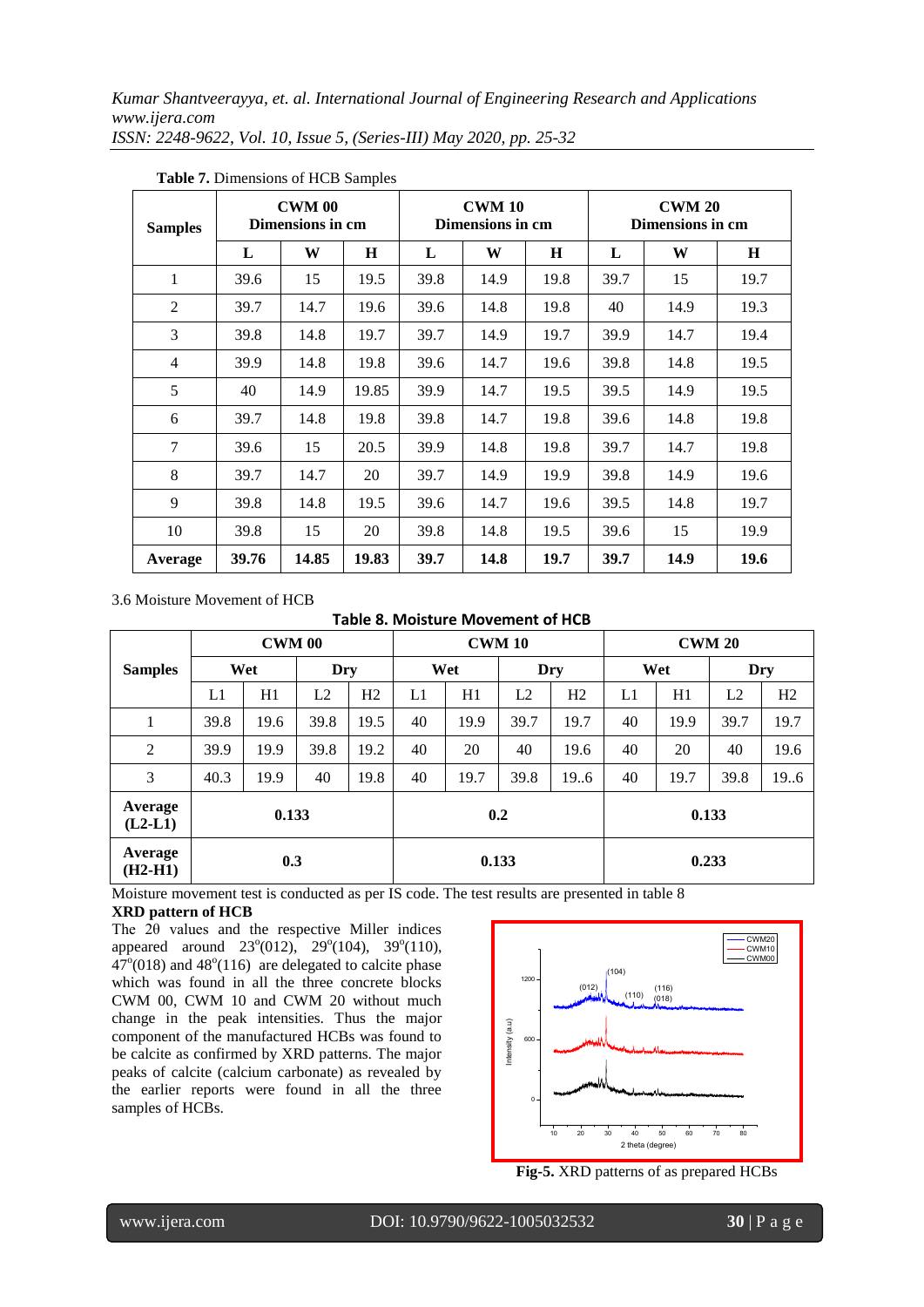# **IV. DISCUSSION**

Compressive strength

The strength of HCB block CWM 00 was found to be  $1.458$  N/mm<sup>2</sup> which is 27.1% less than the strength as per standards in IS and EBCS. This could be attributed to poor manufacturing process and because of using light weight aggregate (Pumice). But strength of HCB block CWM 20 found to increase up to 40% when compared to CWM 00 as presented in Fig -4a. In addition, HCB block CWM 20 satisfied the IS and EBCS requirement for non- load bearing structures.

Water absorption

Fig -4b shows the variation of water absorption of HCB against percentage of CWM [9]. It was observed that water absorption of CWM 00 exhibited 24.48 % efficiency while that for CWM 20 was 20.93%. This observed water absorption for CWM 20 is found to be 16 % less than standard sample which confirms superior durability property of HCB block with 20% CWM. The reduction in water absorption is due to the material property of CWM which can be observed from table 4.

# Density of HCB

From the results obtained (Fig -4c,) the density of CWM 00 was found to be 1084.6  $Kg/m<sup>3</sup>$ whereas that of CWM 20 was  $1195.2$  Kg/m<sup>3</sup>. This is because, CWM is higher in density compared to aggregate used. It is concluded that there is 10% increase in the density for CWM 20 when compared to standard HCB block.

# Weight Measurement

Weight measurement study on HCB blocks revealed 10% increase in weight on varying the percentage of CWM from 0 to 20 in synthesized HCBs. The weight of HCB CWM 00 was found to be 7.78 Kg which is lower that of 8.57Kg for CWM 20 as depicted in Fig -3d. The similar result was observed in the variation of densities of block too. This confirms that increase in density of material also increase in weight of the blocks confirming the effective packing of components of HCBs

# Dimension and Tolerance Measurement

The measurement of dimension and tolerance revealed a fact that there was no much variation in their values (Table 7) compared with the reference sample. All the HCBs satisfied the standard code requirements.

# Moisture Movement of HCB

From Table 8, it is observed that there are changes in moisture movement along the length of the block but on height, 30% reduction in moisture

movement of CWM 20 compared to CWM 00 was recorded. This is due to less porous nature of HCB CWM 20.

# **V. CONCLUSION**

A study on the reuse of construction waste materials in the manufacture of medium hollow concrete blocks has been conducted successfully. HCBs were prepared by including 10 and 20 weight percentage of CWMs in HCBs. The strength of HCB block CWM 00 was found to be 1.458  $N/mm^2$  which is less than the strength as per standards in IS and EBCS. The water absorption for HCB CWM 20 is found to be 16 % less than standard sample which confirms its superior durability. An increase of 10% density was observed for HCB CWM 20 when compared to standard HCB block. HCB with 20% CWM replacement showed 10% increment in density and weight compared to HCB CWM 00. From the crystallographic point of view all the blocks contained calcite as major element as revealed by XRD study.

 The above results confirm that CWM can be used in manufacturing of HCB with the replacement of LWA material up to 20%. Hence the usage of CWM can solve the problem of finding dumping site for demolition and construction waste materials and there by protect the environment.

# **REFERENCES**

# **Journal Papers:**

- [1]. Liang Huang et.al. Hongwei Yi,Compressive Strength of Double H Concrete Block Masonry Prisms, American Society of Civil Engineers. 26 (8), 2014, 1-4
- [2]. Tewodros Getachew Gobeze, Dinesh.S, Kirubakaran.K, Comparative study on the compressive strength and production cost of hollow concrte block (HCB) with and without red ash in Tepi town, Ethiopia, IJSRET 8 (2), 64-70
- [3]. H.S Suresh Chandra, G. Sarangapani and B.G. Naresh Kumar, Experimental Investigation on the Effect of Replacement of Sand by Quarry Dust in Hollow Concrete Block for Different Mix Proportions, International Journal of Environmental Science and Development. 5(1), 2014, 15-19.
- [4]. Liang Huang et.al. Hongwei Yi, Compressive Strength of Double H Concrete Block Masonry Prisms, American Society of Civil Engineers. 26 (8), 2014, 1-4.
- [5]. K. Naga Sahadeva Reddy and Dr. C. Raja Gopal Reddy, Study on Strength Characteristic of Concrete Masonry Units